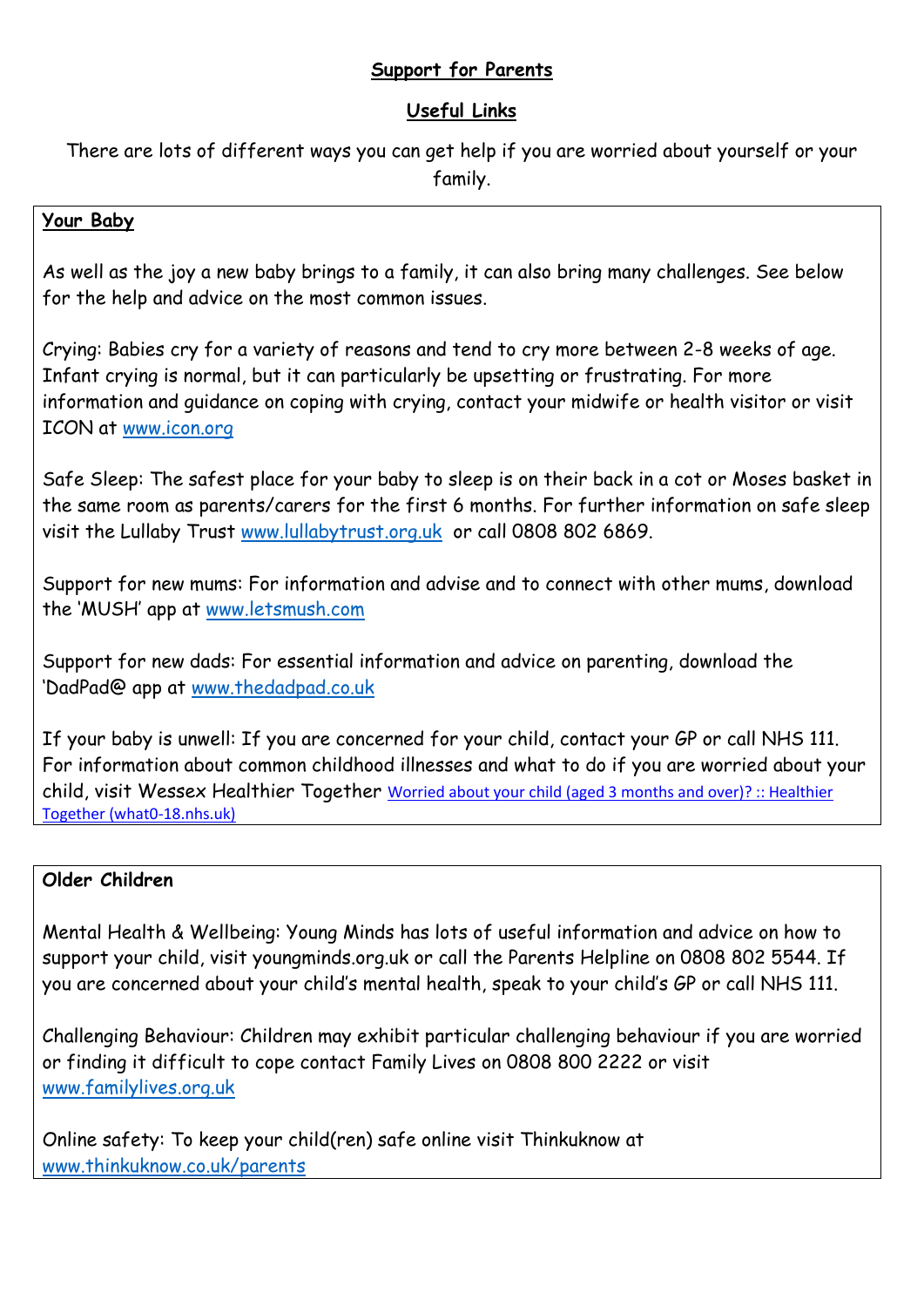# **Mental Health & Wellbeing**

It is always important to look after your mental health. Take time to rest, exercise and to keep in touch with friends and family.

If you need extra support, there are a variety of organisations offering lots of useful resources on looking after yourself and your family.

Every Mind Matters- [www.nhs.uk/oneyou/every-mind-matters](http://www.nhs.uk/oneyou/every-mind-matters)

NSPCC- [www.nspcc.org.uk](http://www.nspcc.org.uk/) or call 0808 800 5000

Barnado's: [www.barnados.org.uk](http://www.barnados.org.uk/)

Listening Support: If you need someone to talk to, the Samaritans offer free 24 hour listening support. Contact them on 116 123 or visit [www.samaritans.org](http://www.samaritans.org/)

If you would prefer to text, Shout offers free confidential 24/7 crisis text support. Text "SHOUT" to 85258 or visit [www.giveusashout.org](http://www.giveusashout.org/)

Urgent Support: Contact your GP or NHS 111. In a life-threatening emergency, dial 999 and ask for an ambulance.

### **Finances**

If you are struggling to pay your bills, rent or mortgage, it is important you speak directly with who you owe money too, as they may be able to help. For further advice and support call Citizens Advice on 03444 111 444 or visit [www.citizensadvice.org.uk](http://www.citizensadvice.org.uk/)

Citizens Advice can also help with work-related issues and provide information on benefits that you might be entitled too. If you are struggling to buy food, they casn also provide details of food banks in your local area.

# **Private Fostering**

If you have made an arrangement for someone to look after your child(ren) and they are not immediate family members, then you will need to inform your local Children's Services Department if:

- Your child is under 16 (or 18, if disables) and.
- They are there for 28 days or more.

This is called 'Private Fostering' arrangement. Children's Services role is to check that your child is safe, healthy, and happy and can offer support, if needed, to both you and the private foster carer.

Call Children's Services on: Hampshire 0300 555 1384, IOW: 0300 300 0117, SouthHampton: 023 8083 3336, Portsmouth: 023 9268 8793